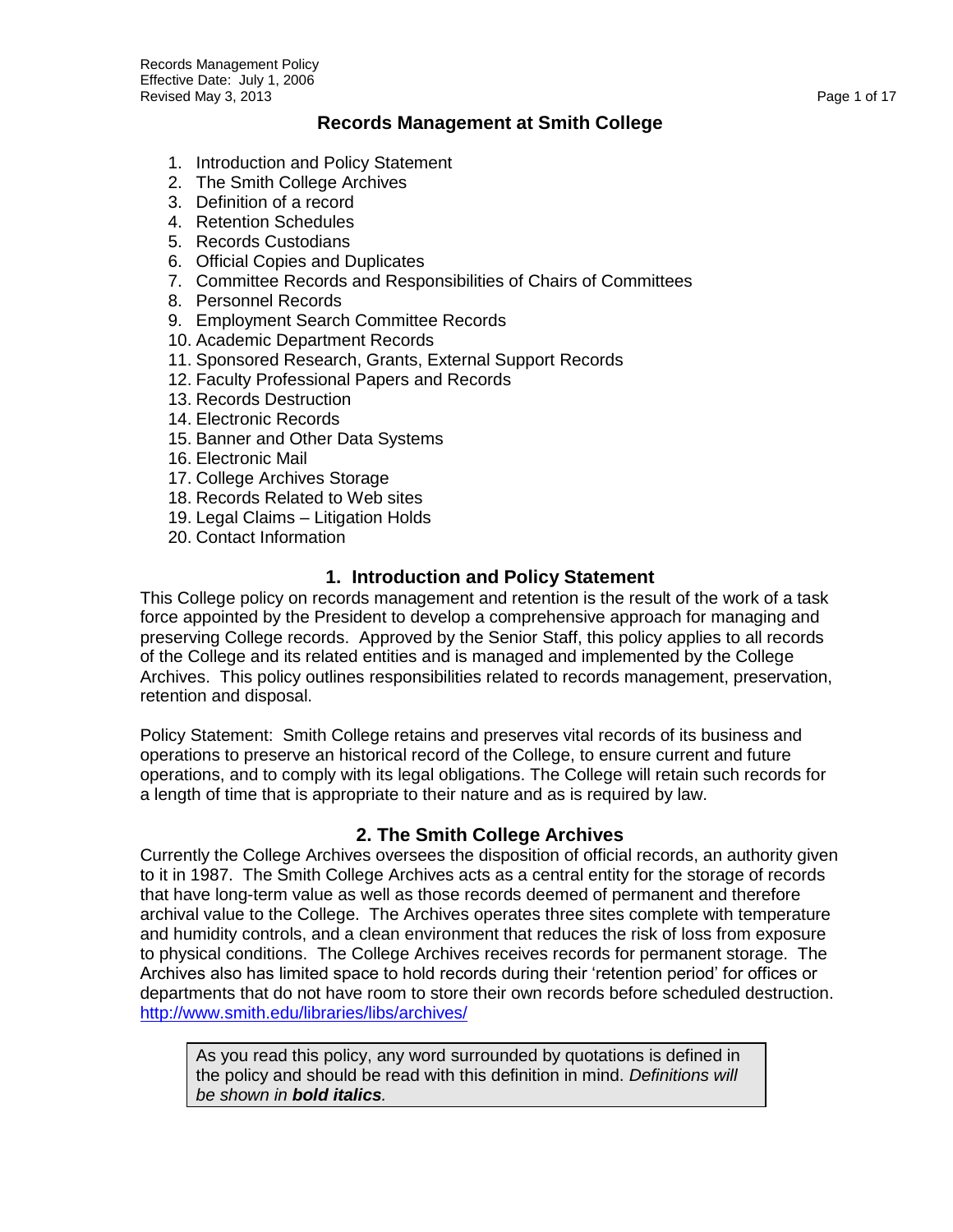### **3. Definition of a 'record'**

#### *A 'record' is anything containing information reflecting College educational and business transactions regardless of format (paper, digital, photographic, etc.).*

Typical records include official publications, fiscal data, incoming/outgoing correspondence including email, minutes of meetings, reports, and student files.

Not all records must be retained. The list below describes items in a typical office that are not classified as records and therefore do not need to be categorized or maintained. These materials may be destroyed at any time if they are no longer needed by the office holding them. These items will not appear on a "retention schedule."

- large quantities of duplicate materials and all duplicates of 'official copies'
- non-Smith published magazines and newspapers
- published reports produced by other entities
- purchased data from other sources
- blank letterhead or other blank forms
- routing slips or telephone messages
- catalogues, journals, or other printed matter used for informational purposes
- routine letters of transmittal and "for your information" notes
- notices or memoranda that give only "timely information" such as a change of venue for a meeting
- notes or working papers once a project is completed, unless they provide more complete information than the final report

**'***Permanent' records, also called 'archival records,' are 'records' which have historical, administrative or research value to the College and which we intend to keep indefinitely.* The College Archivist is responsible for ensuring that the College identifies these records and that they are transferred to the College Archives once they become "inactive." Examples of archival records include meeting minutes, architectural drawings, organization charts, real estate records, endowment agreements, student theses, selected faculty papers, committee work resulting in College policies, and photographs of events and buildings. The College Archivist assists in the identification and classification of records as archival.

Remember that a lot of material is not a "record" at all and can be destroyed at any time. Once something is defined as a record it is either 'active' or 'inactive'. All 'active' or 'inactive' records will be listed on a "retention schedule". **'***Active' records are records that you generally refer to once a month. 'Inactive' records are records that you have not needed for at least one year.* Unless these records have been defined as "permanent" records they should be destroyed according to the time period shown on the "retention schedule.' 'Inactive' records should be securely stored until the end of the 'retention period.' If an office lacks space to store "inactive" records, College Archives has limited storage space to help with storage of these records. However, at the end of the "retention period" the custodian of the records is responsible for the physical work of destroying the records.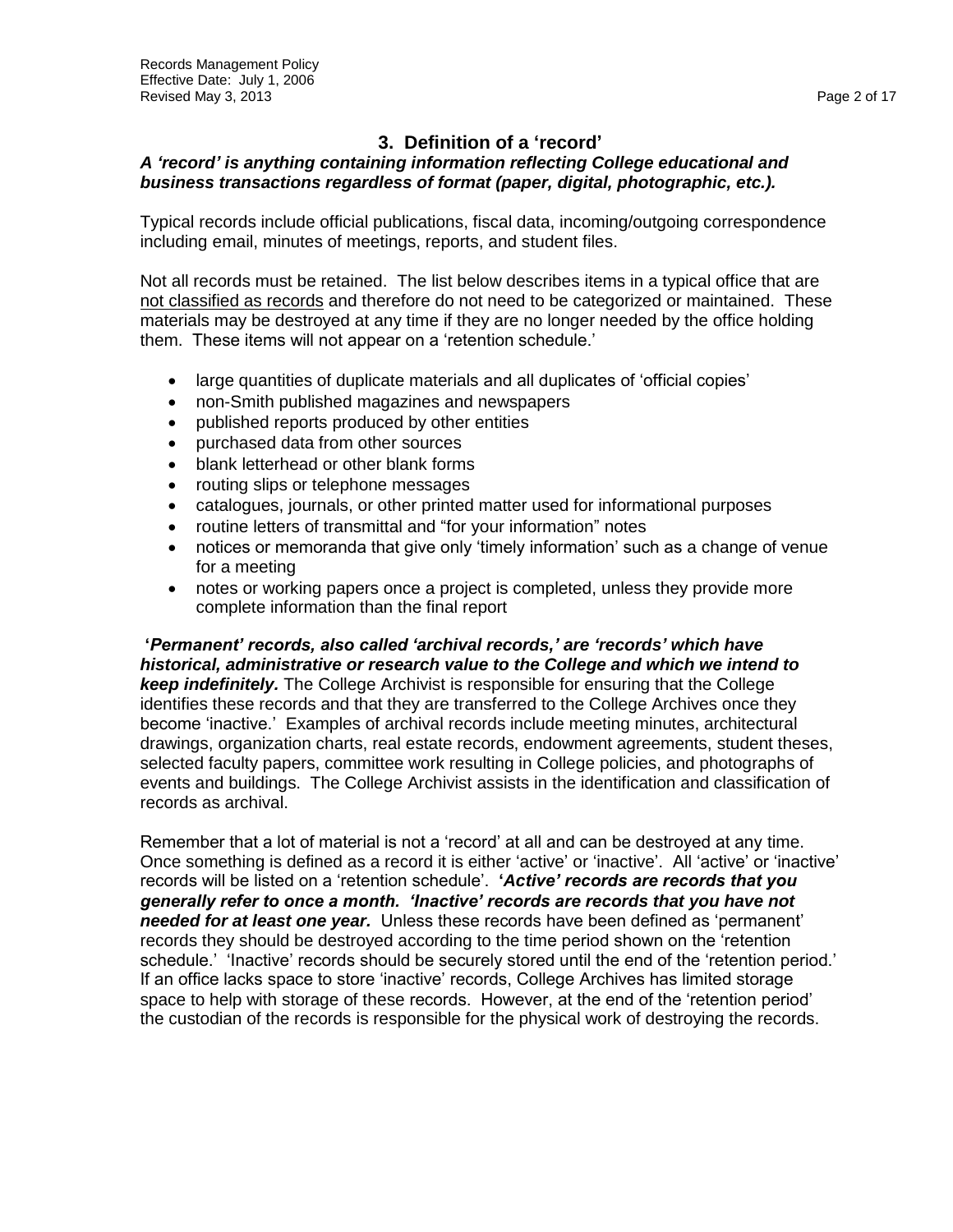### **4. Retention Schedules**

*A 'retention schedule' is a table describing categories of records, providing a length of time they should be kept and includes instructions for disposition.* State or federal law may determine the period that certain records must be kept. The periods of time discussed in this policy are set to comply with federal and state law requirements.

Certain documents are vital to the reconstruction of College business in the event of a catastrophe. The College"s Crisis Management Plan addresses many of the concerns related to how records are stored and maintained both during the period in which they are 'active' or 'inactive.' These files will be identified in the records retention schedules and should become a permanent part of the College Archives.

The General Retention Schedule at the end of this policy lists the most common records at the College and provides a retention period along with any special instructions related to disposal. Almost every department or office will have records requiring retention that are NOT on the General Retention Schedule. Records that are not on this schedule should be added on a case by case basis in consultation with the College Archivist.

The retention period is a minimum period of time for keeping records. Custodians may hold records longer than the retention period. However, College Archives does not have space for storage beyond the retention period and each custodian is responsible for ensuring storage is secure and under conditions that will preserve the record.

Certain units or offices within the College may find that there are professional standards dictating best practices for records retention. For example the Registrar"s Office will adhere to the Family Educational Rights and Privacy Act in determining access to records and the format for keeping records. Student Financial Services will be bound by federal laws related to student financial aid. The General Retention Schedule incorporates the requirements of various laws as they apply to general categories of records.

### **5. Records Custodians**

Everyone who creates records is responsible for managing those records while they are using them. Maintaining records in a safe, secure, and retrievable way is the primary responsibility of the creator while the record is serving its useful purpose. Sometimes the creator of the record will also be the official custodian.

*All records of the College have an official 'custodian.' Custodians are expected to:*

*\* understand the records created within the department, office or unit \* follow this policy to make decisions on retention and disposition of records and provide guidance to others who are involved in preparing records for storage;*

*\* be responsible for ensuring that everyone in the academic department, office, or unit is aware of the records management policy and follows it; \* consult the College Archivist on matters related to retention and disposition of records and develops the 'retention schedule' for the records of the academic department, office, or unit;*

*\* establish the level of confidentiality and security appropriate to specific types of records and helps the department or unit maintain and monitor confidentiality and security.*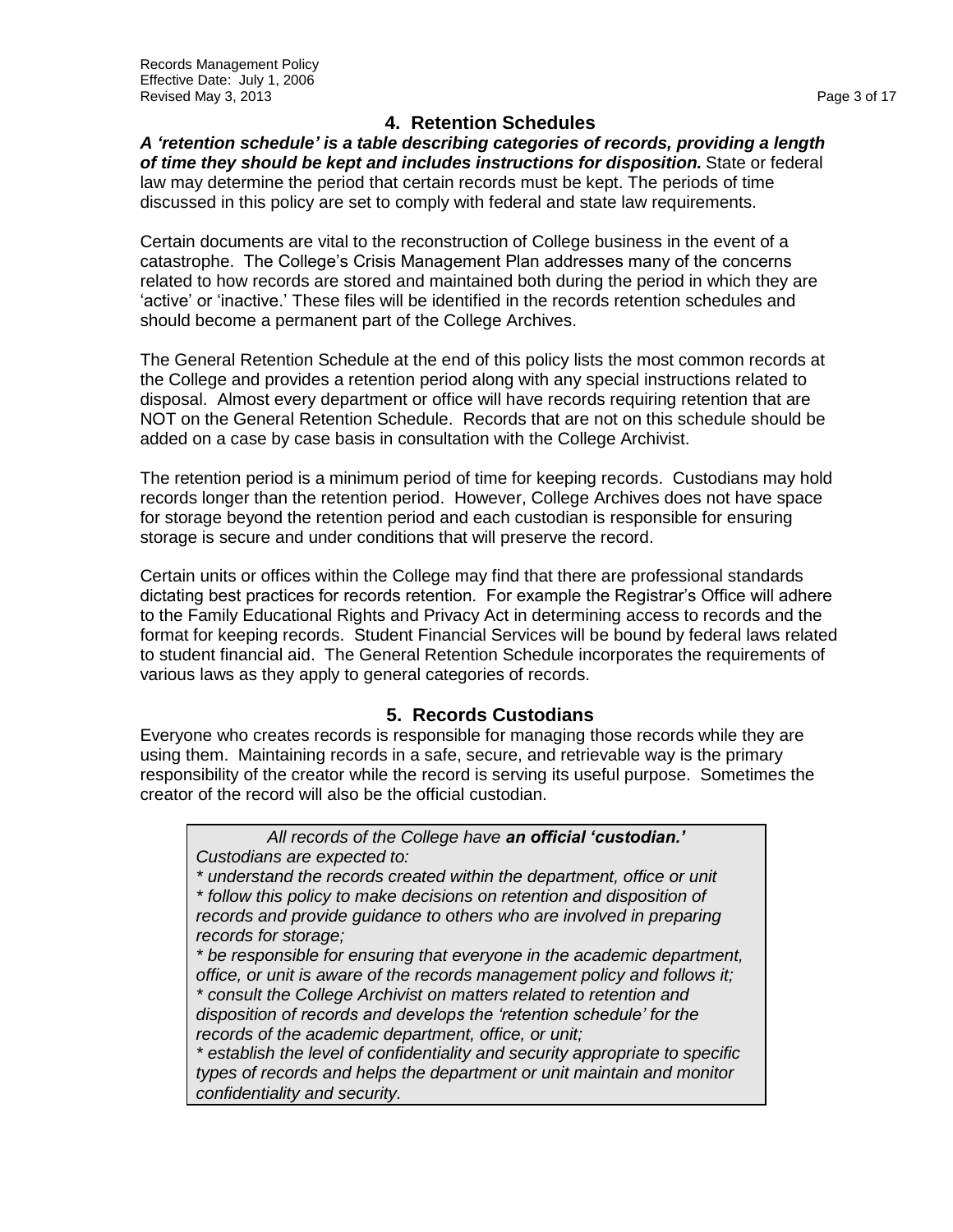The custodian will work with staff in the College Archives to understand the application of this policy to the department"s records and to develop a retention schedule. College Archives will provide training sessions and individualized help as needed for custodians. In some offices there will be more than one custodian because the nature of the records requires expertise to manage them properly. The custodian is not necessarily the person who created the record or who holds it during its 'active' life. The custodian may be the department or office head or someone else with authority to make discretionary decisions on the control of the records being produced. The responsibilities of the custodian should be added to job descriptions.

### **6. Official Copies and Duplicates**

Most records will eventually have multiple copies in several offices and departments at the College. *There is only one 'official copy' and the 'custodian' in the office holding the 'official copy' is the 'official custodian' and is responsible for its retention and possible classification as an archival record.* Copies may be kept as long as they are useful unless the office, department or unit has the "official copy." For example, the Sponsored Research Office is the "official custodian" of most grant proposals and technical reports required to be filed with granting agencies. All other copies of a grant proposal or technical report may be destroyed when no longer needed. The Sponsored Research Office is responsible for retaining the record for the period required by law or longer if appropriate. Whenever another office is designated as the "official custodian" of a document, all other offices should consult with the official custodian before destroying records that the custodian is maintaining.

**7. Committee Records and Responsibilities of Chairs of Committees** Chairs of all committees are the "official custodian" of the records related to the committee"s work. In general, all policy development, accrediting procedures, academic department curricular change activities, and other similar efforts create records which will be of interest to College Archives and result in "permanent" records. A copy of such records should be sent to College Archives. See the General Retention Schedule for more information.

**8. Personnel Records (see also the General Retention Schedule)** The "official copy" of all records related to an employee are retained and maintained by the Human Resources Office for non-faculty employees and by the Dean of the Faculty/Provost"s Office for faculty members. Departments and offices may keep duplicate copies for convenience, but all material that is kept by the department or office must be copied to the official custodian. See the General Retention Schedule for more information on personnel records.

Students who work in jobs that are NOT part of their educational experience are treated as all other employees for the purposes of record keeping. However, most students are paid to do jobs as a result of a financial aid award or as an integral part of their Smith education. In that case their employment information is maintained as a student record with the unique obligations associated with student records.

#### **9. Employment Search Committee Records**

At the end of a search, the chair of a search committee should collect from each member of the committee all files, notes, applications, recommendations and other material related to that search. This material should be reduced to one "official copy" of each record with the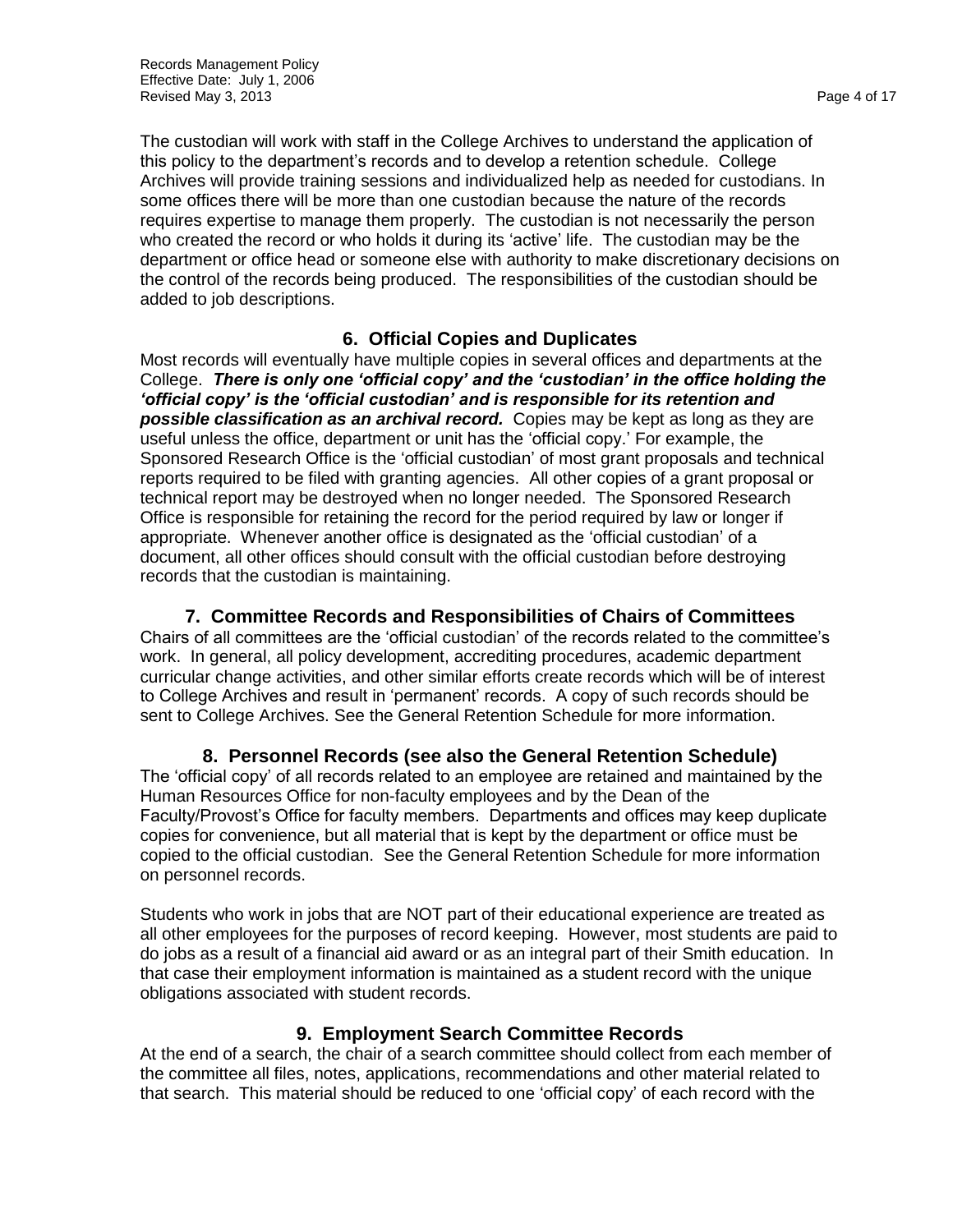Records Management Policy Effective Date: July 1, 2006 Revised May 3, 2013 **Page 5 of 17** and the extent of the extent of the extent of the extent of the extent of the extent of the extent of the extent of the extent of the extent of the extent of the extent of the extent of t

rest destroyed. All email and other electronic records should be printed and kept with other print documents and the e-copy deleted from the email system. All search committee members should delete all electronic files related to the search from their computers, email programs, and hard drives. In faculty searches the reduced paper file should be retained by the academic department making the hire for three (3) years and then destroyed. For all other searches the complete paper file should be sent to and retained by the Office of Human Resources.

#### **10. Academic Department Records**

Academic department and program files are critical for documenting the history of the College and should be kept, managed, and archived in a manner consistent with the guidelines provided in this policy. If a current chair maintains the records in his or her own office or on his or her own computer exclusively, the chair is responsible for transferring all electronic and paper records to the departmental assistant when his or her term as chair ends.

Record keeping and management should not begin anew with each chair transition. There should be an ongoing process of records management for the department/program. In the case of confidential materials in the possession of the chair, those should be marked as such (and placed in a sealed envelope if appropriate) and maintained within the department/program files. See the General Retention Schedule for information about personnel files, and section 11 below. The departmental assistant is a key link in long term maintenance of departmental records. The assistant should be entrusted with knowledge of all departmental records and assist in their maintenance, even if the records are physically kept in the department chair"s office.

### **11. Sponsored Research, Grants, External Support Records**

Faculty members and other grantees will have files related to external support. Each grant (public or private) may have its own set of rules and requirements related to records, and there are special rules that apply to funds received from the Federal government. All grantees are responsible for helping the College comply with these rules and requirements.

For faculty and others involved in research, the Finance Office is the official custodian for documents and records management for grants that have been funded, including the grant proposal, technical reports, financial records, and other documents related to the grant. In some instances, the Sponsored Research Office may retain records related to proposals that were not funded. Please refer to the offices of Sponsored Research and Finance for specific guidelines related to grants and sponsored research:

<http://www.smith.edu/deanoffaculty/sro.html> and [http://www.smith.edu/controller/grants.php.](http://www.smith.edu/controller/grants.php)

#### **12. Faculty Professional Papers and Records**

Academic departments are responsible for maintaining and helping to preserve information about curricular offerings and the history of the department as a teaching and research unit. Faculty members are encouraged to contact College Archives when they retire and to discuss the retention of their papers and records for historical preservation.

#### **13. Records Destruction**

Following a "retention schedule" that has been worked out with the assistance of the College Archivist, records should be securely maintained for the period of retention either in the office or department where they were created or used or when space is a problem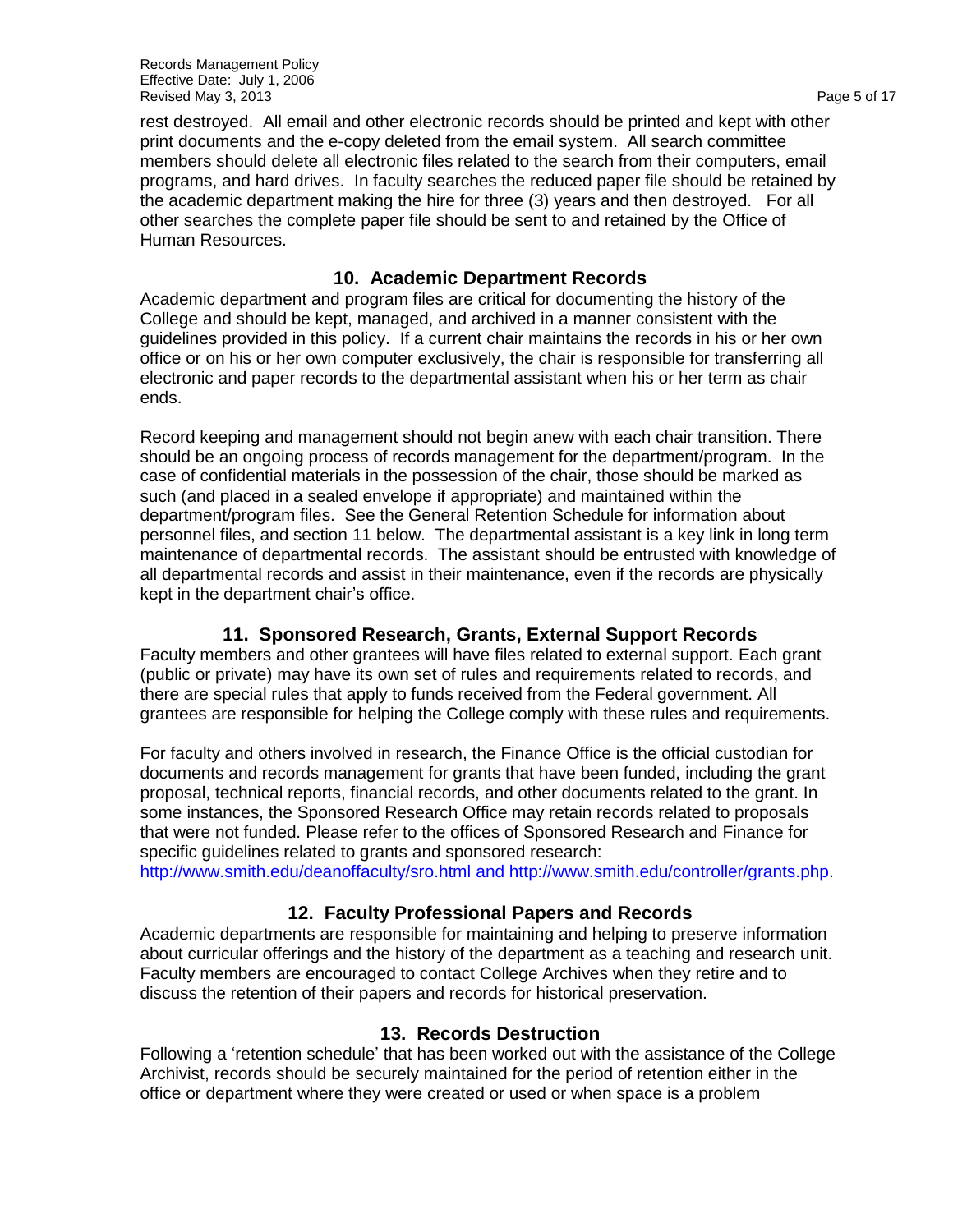Records Management Policy Effective Date: July 1, 2006 Revised May 3, 2013 **Page 6 of 17** and the extent of the extent of the extent of the extent of the extent of the extent of the extent of the extent of the extent of the extent of the extent of the extent of the extent of t

transferred to the College Archives for storage. Records that have been identified as "archival records" must be sent to College Archives for permanent retention. Records that will not be listed on a retention schedule and therefore may be destroyed at any time include:

- material that is not considered a 'record;' (see: Definition of a record)
- duplicates of an "official copy" which is stored and retained by another office such as personnel records, financial and budget information, external grant funding, copies of information used in an employee search; and
- records that have served their purpose and are no longer needed such as drafts of reports and notes that have been turned into minutes of meetings.

When there is doubt about whether or not a record may be destroyed, the custodian should review the retention schedule, consult with the custodian of the "official copy" of the record, if one exists, and consult with the College Archivist to ensure that there is no need to store or permanently archive the record. Each office should develop a policy approved by the College Archivist that guides this activity year to year.

Office records that have been transferred to College Archives for storage during the retention period must be destroyed by the office that sent them. Each office and academic department sending records to College Archives for storage is responsible for tracking when the retention period has ended.

The College Archives Web site has information about storing and retrieving files. Office records that have been placed in College Archives for permanent retention will be open for users according to the policies of the College Archives and within the discretion of the College Archivist.

Destruction includes:

Recycling – generally appropriate for all non-confidential paper documents, including public documents of other organizations, magazines, annual reports, newsletters, announcements, and drafts or policies or other memos which are not confidential.

Shredding – using a cross-cut or strip shredder for all documents that should not be read by others after they are no longer needed or that contain personnel or confidential information. This is essential for any document containing personal information, information that is student protected information under FERPA, health related information, or financial information. See:<http://www.smith.edu/registrar/policy.php>

The College contracts with a company called Infoshred LLC. Their bins are located in various buildings on campus including College Hall, Clark Hall, the Office of Admissions, Lilly Hall, and the Alumnae House. These bins are available only for permanent destruction of large volumes of confidential material, as the cost for this service is higher than the cost of disposing of shredded material. Offices that have never used these bins and who wish to use existing locations or establish new ones should contact Physical Plant.

#### **14. Electronic Records**

Many records are created and maintained in an "electronic" format. These include documents on your computer"s hard drive, email and its attachments, and documents that have been scanned and reside on CDs or on other removable storage media. File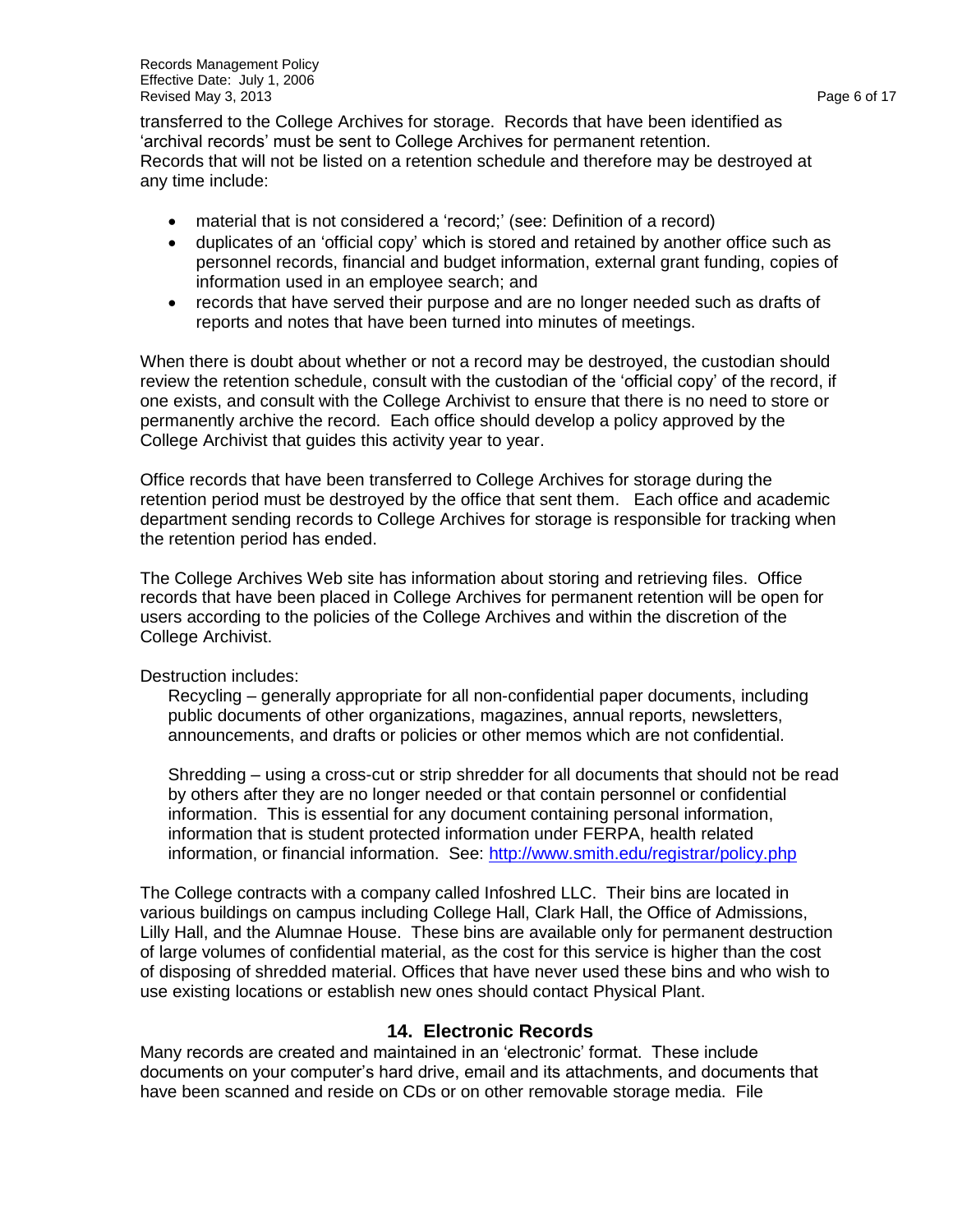Records Management Policy Effective Date: July 1, 2006 Revised May 3, 2013 **Page 7 of 17** and 2013 **Page 7 of 17** and 2019 **Page 7 of 17** 

maintenance of these records requires coordination among the places where they are stored – hard-drives on desk tops, laptops, on shared drives such as the Novell H and P drives (network systems), and on removable storage media. It is important to remember that desktop applications are designed for communicating information, and transmitting knowledge. They make communicating with others more simple and efficient, but they are not designed for permanent retention of records. Issues of file authentication, versioncontrol, duplication, maintenance, access and permanency are more acute with electronic records.

Any electronic record that needs to be kept for a retention period longer than seven (7) years should be printed and kept in a paper filing system OR maintained in an electronic format and the equipment needed to read or access the information kept and maintained for the same period of time. For retention periods shorter than seven (7) years it is believed that storage on DVD or CD format will be reliable and readable. Any electronic record that merits permanent retention should be maintained electronically AND printed and kept in a paper filing system. An electronic file that has permanent value to the College should be printed and transferred to College Archives. Records that are maintained only in electronic format should be named and labeled in a manner that is consistent with the paper filing system used in the office for ease of coordination and cross-referencing.

#### **15. Banner and Other Data Systems**

The Banner data system is the College"s largest electronic data system. College-wide electronic data systems generally contain information that if lost, corrupted or disclosed without authorization could result in the impairment of business functions at the College. In addition some data on these systems contain private data that if lost, corrupted or disclosed without authorization could also result in claims involving invasion of personal privacy, loss of reputation or creditability, and violation of federal or state laws or regulations or College contracts. These systems are generally only made available to approved users. Examples include the Banner financial system, admissions records, financial aid records, the registrar"s records and alumnae/donor biographical and gift data.

All data in Banner or any other data system will have an individual responsible for the integrity of the data in the system. That person is responsible for verifying that electronic data and the record created from the data have not been inappropriately altered, in other words can verify that it is authentic. He or she is responsible for ensuring adherence to policies about access, loss prevention and security to prevent corruption.

The Banner data system is backed-up by the College in order to ensure business continuation in the event of a disaster or crisis. Therefore, individual offices only need to retain their copies of Banner information while they are useful. One notable exception involves special compilations of data that offices or departments may create using data from Banner. Because of the way data is preserved or changed over time, it may not always be possible to re-create a compilation of data in the future. Any report created from special compilations, as opposed to merely printing data from the system, should be retained by the office or department creating it as the "official copy."

Some offices, academic departments, or units have created electronic data systems by purchasing software to help manage a specific database for research or other purposes. If it is determined that the records created by that database should be maintained for a specific period or should be permanently retained, the maintenance of the software license and the availability of it can be very important. Before purchasing or using specialized software for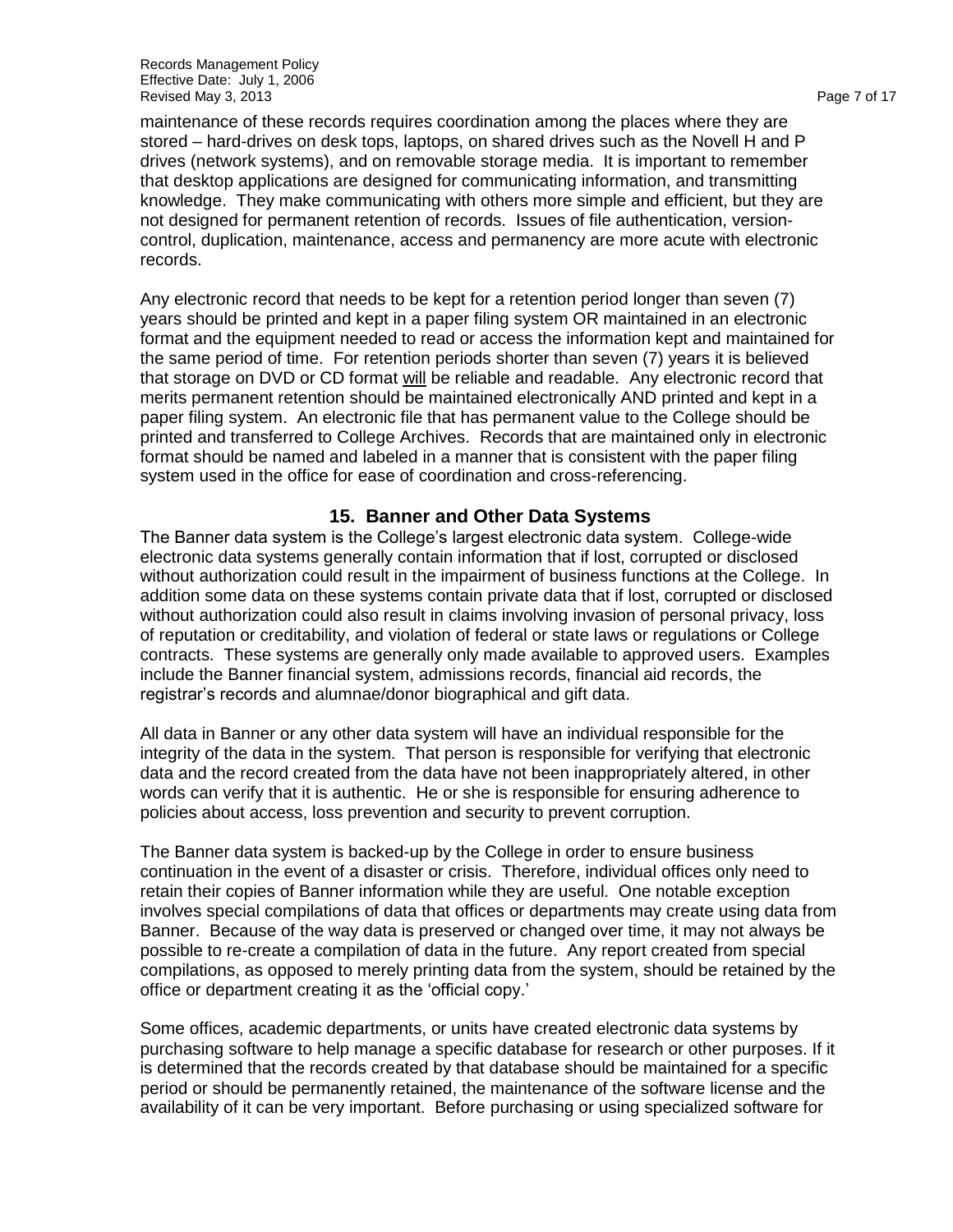these purposes, the official custodian should discuss the purchase and any agreement needed about backing-up the data system with ITS.

All College faculty, staff and students entrusted with electronic data must adhere to these practices:

- Keep data secure against unauthorized creation, updating, processing, outputting and distribution;
- Appropriately secure data and keep it inaccessible to non-approved users when not in use;
- Use, retain, and dispose of data consistent with this policy; Develop policies related to appropriate and frequent back-up of data systems and their storage in locations that will keep them available in the event of a disaster affecting the original data system;
- When creating reports from data bases, maintaining the same level of confidentiality in the report as exists for protection of the original data.
- Reports containing private or confidential data should be disposed of properly which means shredding all paper copies and erasing hard drives and disks so that the data are not retrievable. Consultation with Information Technology Services" staff on how to properly erase hard drives is vital before computers are transferred to other users or discarded.

#### **16. Electronic Mail**

Electronic mail should be treated like any other electronic record. Mail that has information that should be retained according to a "retention schedule" should be printed and filed as would any other paper record. Email is not "backed-up" centrally. Each email user is responsible for retaining email containing important information. The "files" embedded in your GroupWise account are NOT permanent storage and should not be used for permanent or long-term storage purposes. For more information please see the official College policy on electronic mail: [http://www.smith.edu/its/about\\_its/email\\_policy.html](http://www.smith.edu/its/about_its/email_policy.html) and [www.smith.edu/its/tara/groupwise/archiving.html](http://www.smith.edu/its/tara/groupwise/archiving.html)

Finally, saving email using the "save as" function in GroupWise saves the content as a Word file but does not save the embedded data in a regular email that gives the properties of the message, such as the identity of the sender"s computer, or the route the message took before arriving in your mail box. Saving email as archived mail does preserve these properties and may be important if there is ever a dispute about the origin of the email. It is like saving the envelope that comes with a letter via the postal service. Therefore, email correspondence related to contracting and other activities in which verification of the sender is important should be archived as email for the retention period if possible.

#### **17. College Archives Storage**

Using the 'records retention schedule' developed for each office, the records 'custodian' and the College Archivist should discuss what records may be transferred to the College Archives for either storage during the retention period or permanent retention. If certain records do not fall under the retention schedule, the records custodian and College Archivist should discuss access and disposition BEFORE material is sent to the Archives.

Procedures for transferring records to the College Archives are found at: [http://www.smith.edu/libraries/libs/archives/.](http://www.smith.edu/libraries/libs/archives/) In general, records that are sent to the College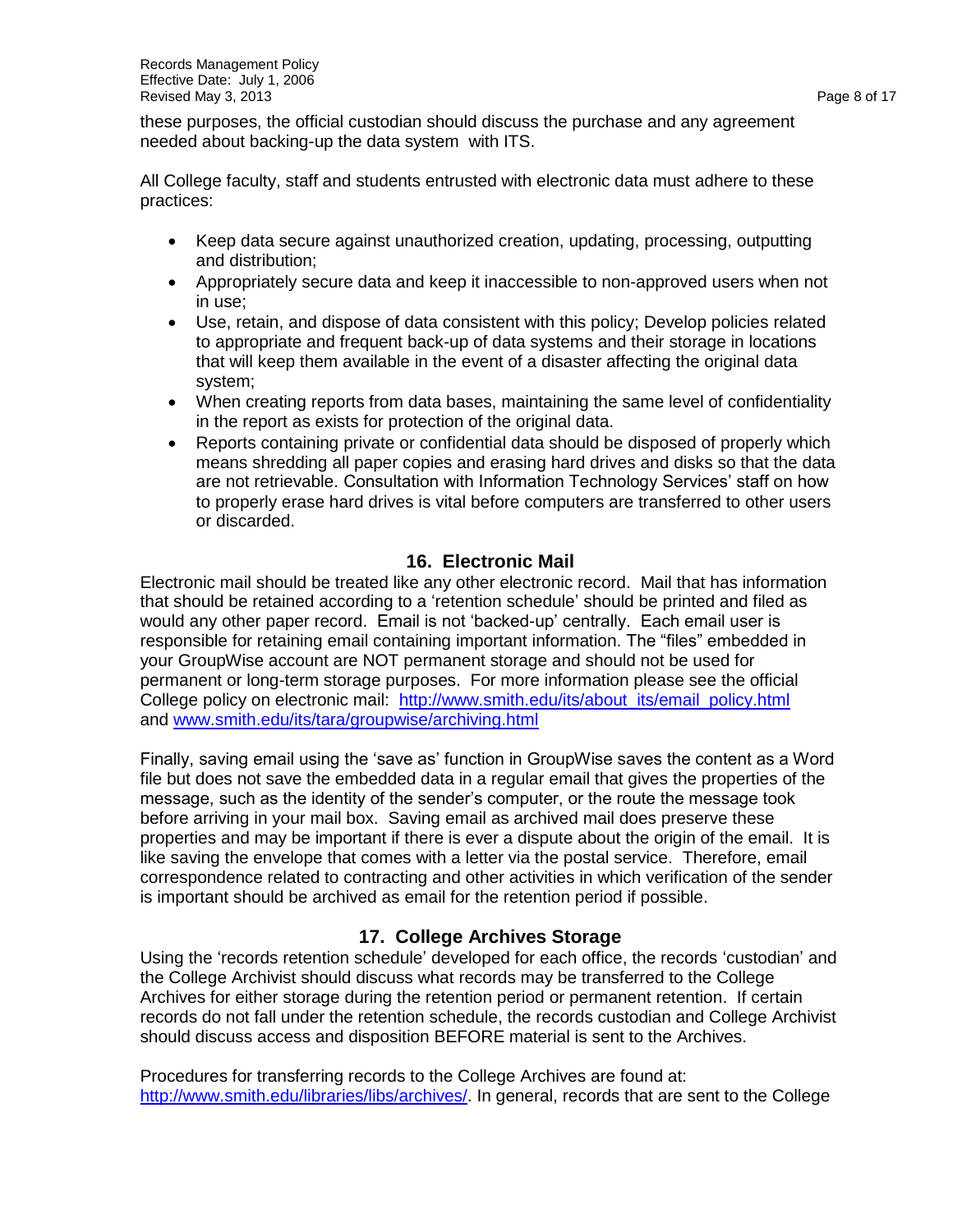Records Management Policy Effective Date: July 1, 2006 Revised May 3, 2013 **Page 9 of 17** and the extent of the extent of the extent of the extent of the extent of the extent of the extent of the extent of the extent of the extent of the extent of the extent of the extent of t

Archives and are not of permanent value are open only to the original office sending the records. Individuals from other offices may request access to these records by submitting the request in writing to the office of origin. Any records, reports, publications, etc., that have been widely disseminated are open to all users. Records of permanent value are open ten (10) years after the date of creation. Minutes of meetings, such as faculty minutes and academic departmental minutes are restricted for seventy-five (75) years, unless otherwise agreed to between the College Archivist and the Provost. Other permanent records will be available according to the policies of the College Archives and within the discretion of the College Archivist.

#### **18. Records Related to Web sites**

Because Web sites have replaced many publications they are a significant archival record of the College and its operation. Web masters and others creating Web page content should capture copies of their Web site"s content as e-files on CD or DVD and send them to College Archives for permanent retention. The College currently lacks space to retain archived copies on its servers and Web sites are not routinely backed-up. If a Web site is changed without preserving the original content it cannot be retrieved from the College servers.

#### **19. Legal Claims – Litigation Holds**

If a legal claim is reasonably anticipated or is filed, or a lawsuit begun, the affected offices should immediately contact the office of the General Counsel. The General Counsel"s office will issue instructions to keep all records and data systems until further notice. This instruction overrides all standard and existing practices with respect to record destruction and storage. In some cases the General Counsel"s office will ask that all relevant documents be given to that office for maintenance during the duration of the legal matter.

#### **20. Contact Information**

Questions about retention schedules, storage at archives, policy interpretation Nanci Young College Archivist (413) 585-2976 [nyoung@email.smith.edu](mailto:nyoung@email.smith.edu) <http://www.smith.edu/libraries/libs/archives/>

Questions about Infoshred services Bob Dombkowski Supervisor - Grounds Section (413)585-2459 [bdombkow@email.smith.edu.](mailto:bdombkow@email.smith.edu?subject=Feedback%20from%20the%20Smith%20Directory)

Questions about legal matters Georgia Yuan General Counsel (413) 585-2135 [gyuan@email.smith.edu](mailto:gyuan@email.smith.edu)

Questions about the Banner data system Yvonne Ting Director of Administrative Software Systems & Technology (413)585-3081 [yting@email.smith.edu](mailto:yting@email.smith.edu?subject=Contacting%20you%20via%20the%20Smith%20College%20online%20directory)

Questions about electronic documents and email archiving Ben Marsden Director of Systems & Technology Services (413)585-4479 [bmarsden@email.smith.edu](mailto:bmarsden@email.smith.edu?subject=Contacting%20you%20via%20the%20Smith%20College%20online%20directory)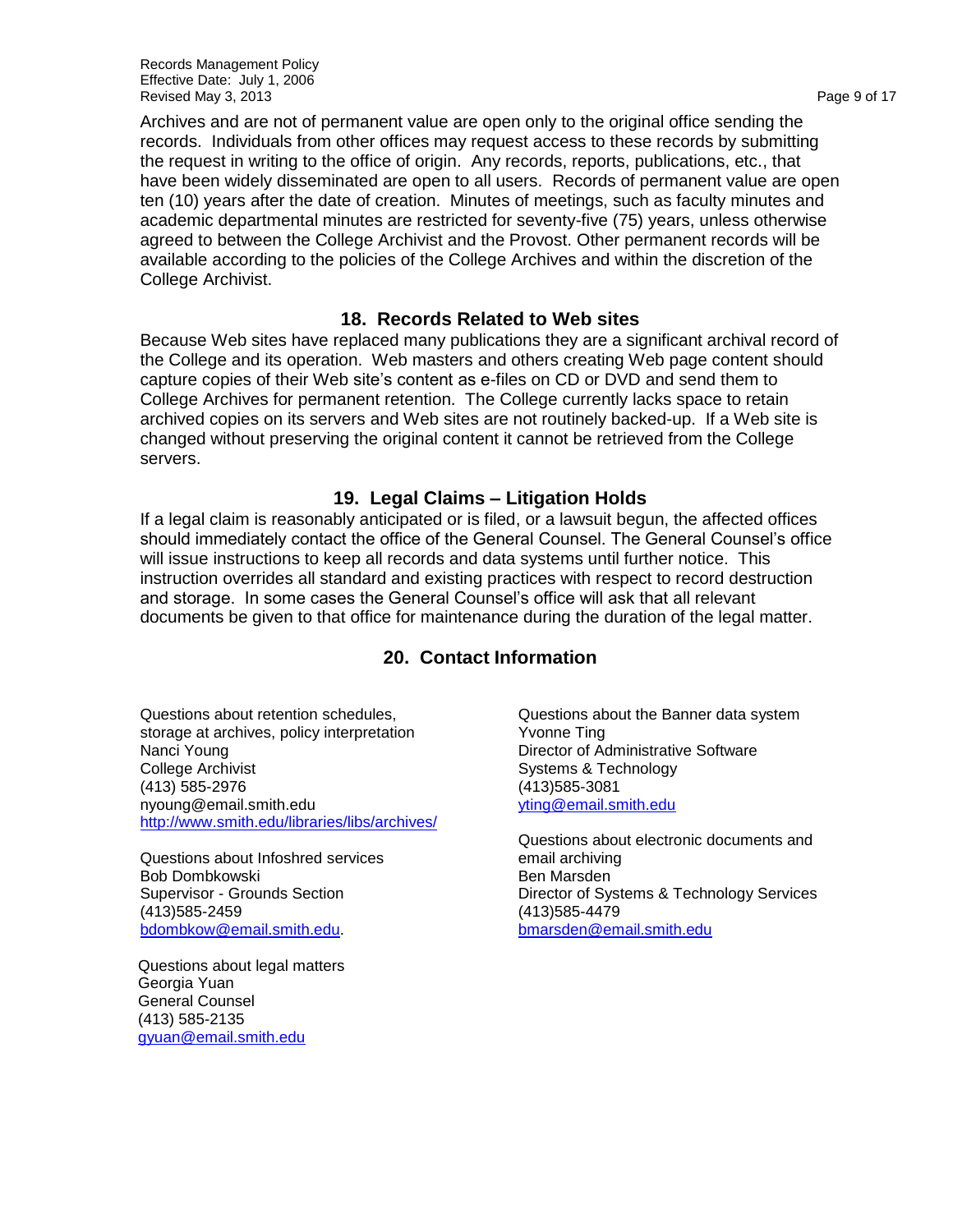## **General Retention Schedule**

**This schedule will NOT include all records that should be on a schedule. Custodians should consult with the College Archivist to develop a retention schedule for records not mentioned here.**

**This schedule applies to all types of records, regardless of media or format, including documents, email, photographs, audiotapes, videotapes, CDs, and DVDs. Retention periods reflect minimum time periods.**

**Records may be retained for longer periods of time at the discretion of the custodian or as required by legal counsel.**

**Do not destroy any records while they are subject to audit, investigation, or where investigation is probable.** 

**Records that are in storage areas such as basements, warehouses, or backrooms, are often at risk of water damage, destruction, theft, or confidentiality or other security breach and should be evaluated in light of this schedule.**

## **Financial Records**

Questions: Controller, (413) 585-2200

| <b>General Type</b> | <b>Description</b>                                                                                         | <b>Retention Period</b>           | <b>Comments</b>                                                                                                                                          |
|---------------------|------------------------------------------------------------------------------------------------------------|-----------------------------------|----------------------------------------------------------------------------------------------------------------------------------------------------------|
| Financial           | <b>Budget</b>                                                                                              | 7 years following                 | The Controller's Office is the official                                                                                                                  |
| Records             | worksheets,                                                                                                | the activity                      | custodian of these records.                                                                                                                              |
|                     | printouts, account<br>books, ledger,<br>purchase records,<br>purchase orders,<br>travel expense<br>reports |                                   | If the Controller's Office has a copy of the<br>record, the department may destroy its<br>duplicate at the close of the budget<br>reconciliation period. |
| Financial           | Warranty                                                                                                   | 7 years following                 |                                                                                                                                                          |
| Records             | information,                                                                                               | the date of                       |                                                                                                                                                          |
|                     | purchase orders                                                                                            | purchase or 7                     |                                                                                                                                                          |
|                     | with contractual<br>terms                                                                                  | years following<br>the end of the |                                                                                                                                                          |
|                     |                                                                                                            | warranty period                   |                                                                                                                                                          |
|                     |                                                                                                            | whichever is later                |                                                                                                                                                          |
| Financial           | All documents                                                                                              | 20 years following                | The Controller's Office is the official                                                                                                                  |
| <b>Records</b>      | related to debt                                                                                            | the period of debt                | custodian of these records.                                                                                                                              |
| Debt Financing      | financing                                                                                                  | repayment                         |                                                                                                                                                          |
| Financial           | All documents                                                                                              | 7 years following                 | All offices and academic departments                                                                                                                     |
| <b>Records</b>      | related to                                                                                                 | the date of                       | with procurement cards are the official                                                                                                                  |
| Procurement         | procurement card                                                                                           | purchase or 7                     | custodians of all records related to                                                                                                                     |
| Cards               | purchases                                                                                                  | years following                   | purchases made with the procurement                                                                                                                      |
|                     |                                                                                                            | the end of the                    | card.                                                                                                                                                    |
|                     |                                                                                                            | warranty period                   |                                                                                                                                                          |
|                     |                                                                                                            | whichever is later                |                                                                                                                                                          |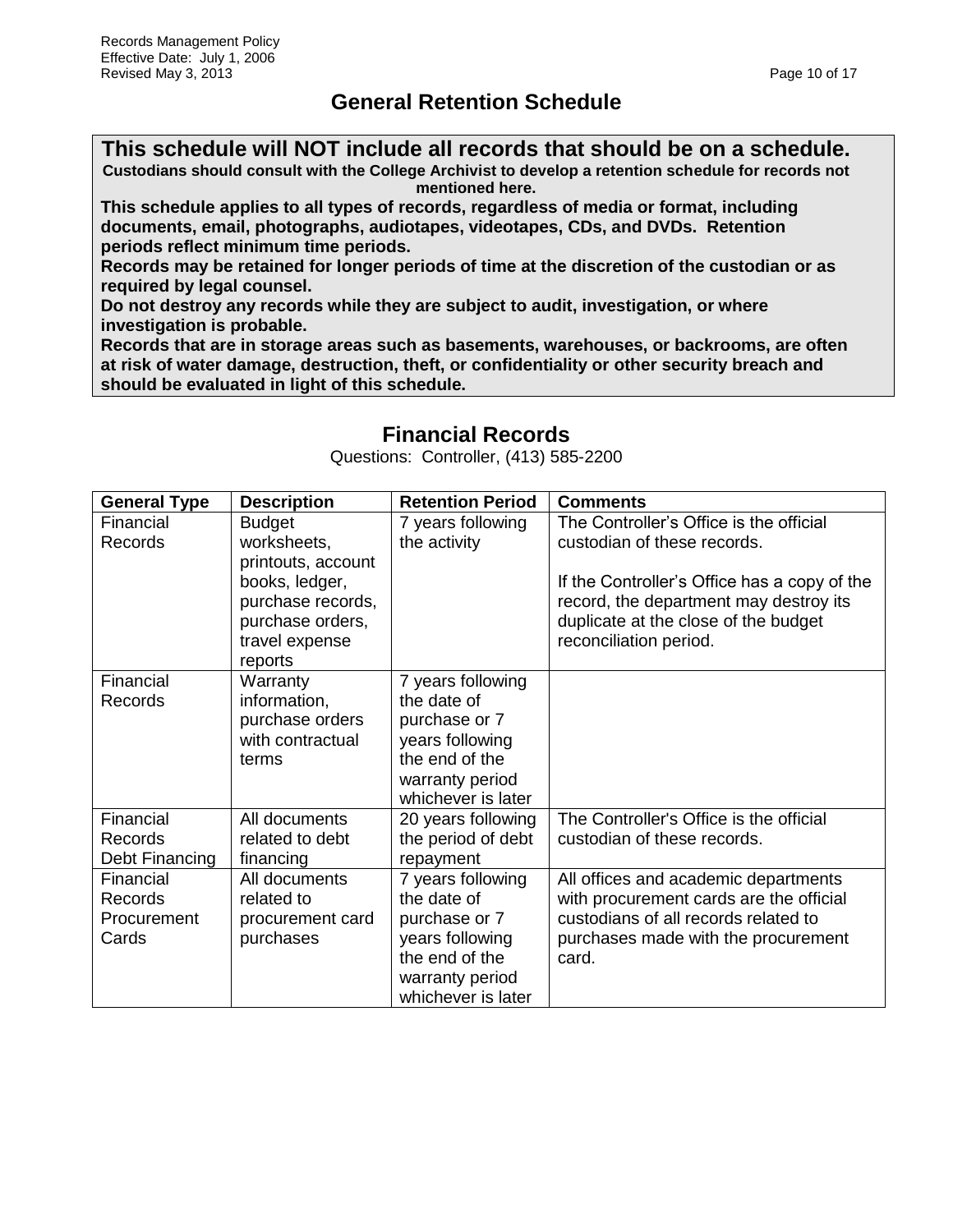## **Personnel Records**

Questions: Larry Hunt, Executive Director Human Resources, (413) 585-2262, [lhunt@email.smith.edu](mailto:lhunt@email.smith.edu)

| <b>General Type</b>                             | <b>Description</b>                                                                                                                                                                                                                                                                                                                                                                                                                                                                                                                                                                                                                                                                                                                                                                                                                                                                                                                                                                                                                                                                                                                          | <b>Retention</b>                                                                                                                                                                                                                                                                                                                                                                                                                          | <b>Comments</b>                                                                                                                                                                                                                                                                                                                                                                                                                                                                                                                                                                                                                                                                                                                                                                                                                                                        |
|-------------------------------------------------|---------------------------------------------------------------------------------------------------------------------------------------------------------------------------------------------------------------------------------------------------------------------------------------------------------------------------------------------------------------------------------------------------------------------------------------------------------------------------------------------------------------------------------------------------------------------------------------------------------------------------------------------------------------------------------------------------------------------------------------------------------------------------------------------------------------------------------------------------------------------------------------------------------------------------------------------------------------------------------------------------------------------------------------------------------------------------------------------------------------------------------------------|-------------------------------------------------------------------------------------------------------------------------------------------------------------------------------------------------------------------------------------------------------------------------------------------------------------------------------------------------------------------------------------------------------------------------------------------|------------------------------------------------------------------------------------------------------------------------------------------------------------------------------------------------------------------------------------------------------------------------------------------------------------------------------------------------------------------------------------------------------------------------------------------------------------------------------------------------------------------------------------------------------------------------------------------------------------------------------------------------------------------------------------------------------------------------------------------------------------------------------------------------------------------------------------------------------------------------|
|                                                 |                                                                                                                                                                                                                                                                                                                                                                                                                                                                                                                                                                                                                                                                                                                                                                                                                                                                                                                                                                                                                                                                                                                                             | <b>Period</b>                                                                                                                                                                                                                                                                                                                                                                                                                             |                                                                                                                                                                                                                                                                                                                                                                                                                                                                                                                                                                                                                                                                                                                                                                                                                                                                        |
| Personnel<br>Records<br><b>Faculty Personal</b> | The official personnel record<br>must contain:<br>the employee's name,<br>$\bullet$<br>address, and date of birth<br>job title and description<br>rate of pay and other<br>compensation paid<br>starting date of<br>$\bullet$<br>employment; job<br>application, resumes, or<br>other forms of<br>employment inquiry<br>submitted by the<br>employee to the employer<br>in response to the<br>employer's advertisement;<br>performance evaluations<br>$\bullet$<br>including lists of<br>probationary periods,<br>waivers signed by the<br>employee<br>written warnings of<br>٠<br>substandard performance<br>termination or separation<br>$\bullet$<br>notices<br>documents related to<br>disciplinary action<br>All records related to non-faculty<br>employees should be copied to<br>HR, which is the official custodian<br>of the personnel file.<br>All records related to faculty<br>members should be copied to the<br>Dean of the Faculty/Provost's<br>Office, which is the official<br>custodian of the file.<br>Duplicates may be retained in the<br>department or unit office for<br>convenience.<br>Records related to faculty | 7 years after the<br>last date of<br>employment<br>Department or<br>unit should send<br>all of its records<br>to HR for non-<br>faculty<br>employees or to<br>the Dean of the<br>Faculty/Provost's<br>office for faculty<br>at the end of the<br>retention period if<br>there is any<br>doubt that the<br>record is a<br>duplicate.<br>Duplicate records<br>should be<br>destroyed at the<br>end of the<br>retention period.<br>Permanent | By law the 'personnel record'<br>does not include "information<br>of a personal nature about a<br>person other than the<br>employee if disclosure of the<br>information would constitute a<br>clearly unwarranted invasion of<br>such other person's privacy."<br>(Mass. Gen. L. c. 149, § 52C)<br>All records related to<br>employees must be<br>maintained in a secure location<br>and only accessed by others<br>who must use them to do their<br>jobs.<br>Destruction of records in this<br>category should only be by<br>shredder or other means that<br>will make them unreadable.<br>NO medical records should be<br>maintained in offices outside of<br>Human Resources or the Dean<br>of the Faculty/Provost's Office.<br>The Office of Human<br>Resources has a detailed<br>retention schedule for<br>personnel records it maintains.<br>Faculty members are |
| and Professional<br>Papers                      | research, teaching, creative work<br>or other materials used by the<br>faculty member.                                                                                                                                                                                                                                                                                                                                                                                                                                                                                                                                                                                                                                                                                                                                                                                                                                                                                                                                                                                                                                                      |                                                                                                                                                                                                                                                                                                                                                                                                                                           | encouraged to contact College<br>Archives upon retirement<br>because these records often<br>have permanent value to the<br>College.                                                                                                                                                                                                                                                                                                                                                                                                                                                                                                                                                                                                                                                                                                                                    |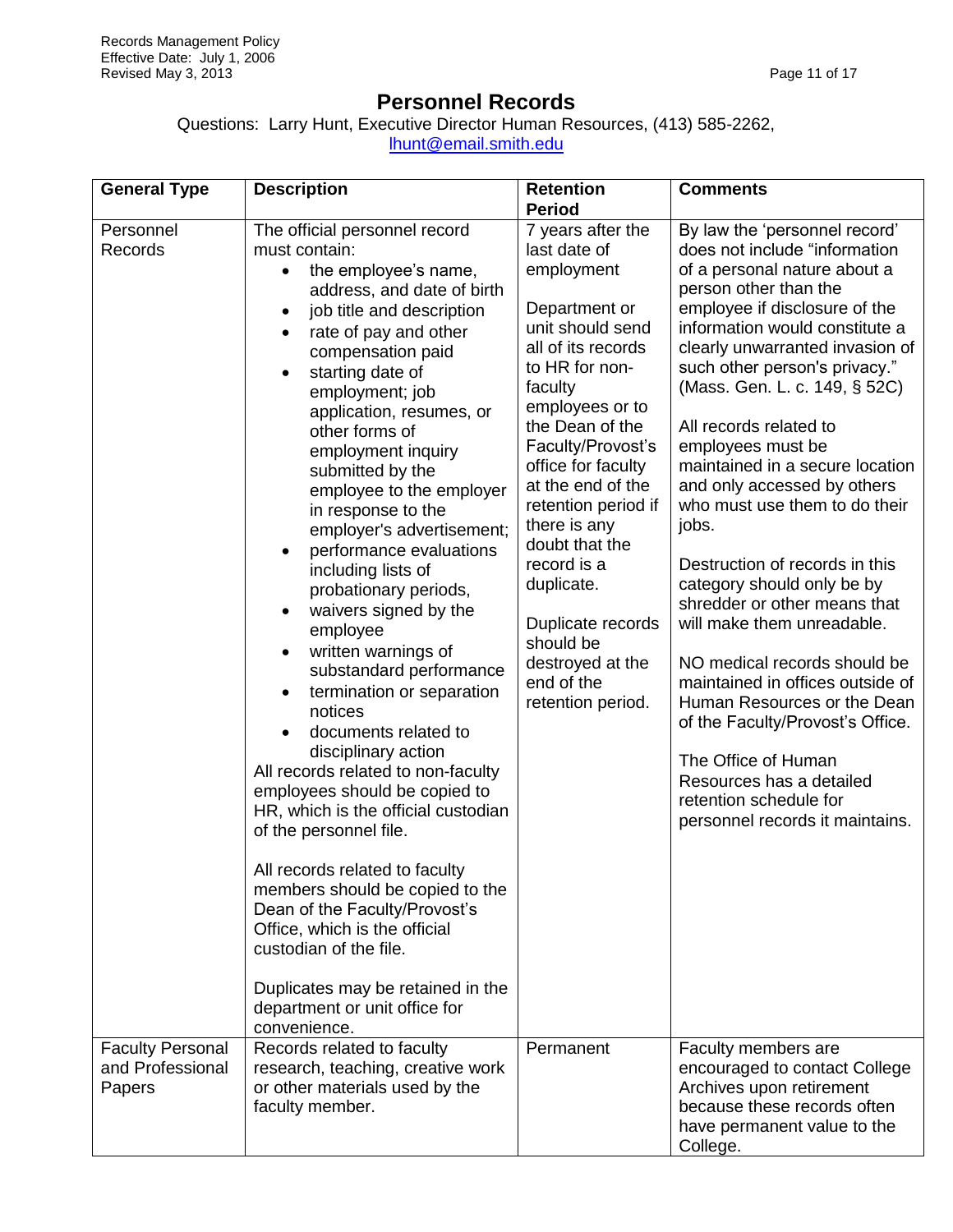| <b>Personnel Records (continued)</b><br>Questions: Larry Hunt, Executive Director Human Resources, (413) 585-2262,<br>lhunt@email.smith.edu |                                                                                                                                                                        |                                                                                                                                               |                                                                                                                                                                                                                                                                                                                                                               |
|---------------------------------------------------------------------------------------------------------------------------------------------|------------------------------------------------------------------------------------------------------------------------------------------------------------------------|-----------------------------------------------------------------------------------------------------------------------------------------------|---------------------------------------------------------------------------------------------------------------------------------------------------------------------------------------------------------------------------------------------------------------------------------------------------------------------------------------------------------------|
| <b>General Type</b>                                                                                                                         | <b>Description</b>                                                                                                                                                     | <b>Retention</b><br><b>Period</b>                                                                                                             | <b>Comments</b>                                                                                                                                                                                                                                                                                                                                               |
| Faculty<br>Appointment,<br>Reappointment,<br>Tenure and<br>Promotion                                                                        | All records related to<br>appointment and subsequent<br>history of individuals to join the<br>faculty, including<br>correspondence.                                    | 7 years following<br>retirement or<br>departure from<br>the College                                                                           | Before destruction these<br>records should be evaluated<br>by College Archives for<br>historical value.<br>Destruction of records in this<br>category should only be by<br>shredder or other means that                                                                                                                                                       |
| <b>Personnel Search</b><br><b>Faculty Search</b>                                                                                            | Vacancy announcement,<br>advertisements, applications,<br>evaluations, references,<br>correspondence, email and all<br>documents or material related to<br>the search. | 3 years following<br>the successful<br>hire or close of<br>the search<br>without a hire                                                       | will make them unreadable<br>The chair of the search<br>committee is responsible for<br>keeping and organizing a<br>record of the search and for<br>ensuring the destruction of<br>duplicate copies.<br>Destruction of records in this<br>category should only be by<br>shredder or other means that<br>will make them unreadable.                            |
| <b>Personnel Search</b><br>Non-faculty<br>Search                                                                                            | Vacancy announcement,<br>advertisements, applications,<br>evaluations, references,<br>correspondence, email and all<br>documents or material related to<br>the search. | Office of Human<br><b>Resources</b><br>retains for 3<br>years following<br>the successful<br>hire or close of<br>the search<br>without a hire | The chair of the search<br>committee is responsible for<br>keeping and organizing a<br>record of the search,<br>transferring it to the Office of<br>Human Resources and for<br>ensuring the destruction of<br>duplicate copies.<br>Destruction of records in this<br>category should only be by<br>shredder or other means that<br>will make them unreadable. |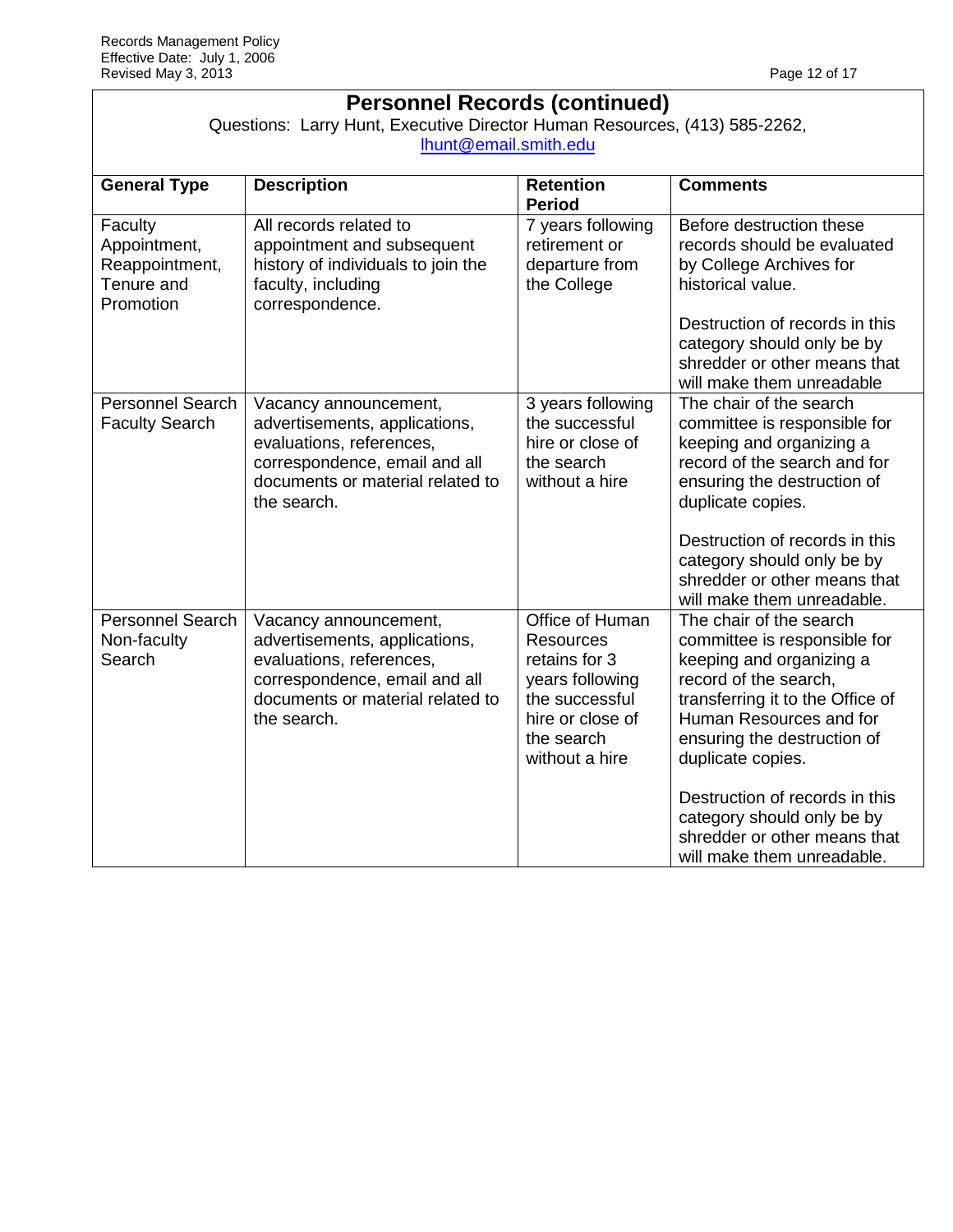## **General College Records**

Questions: Nanci Young, College Archivist, (413) 585-2976, [nyoung@email.smith.edu](mailto:lhunt@email.smith.edu)

| <b>General Type</b>                                              | <b>Description</b>                                                                                                                                                                                                                                                                                                                                                                                                                                                                               | <b>Retention Period</b>                                                                                               | <b>Comments</b>                                                                                                                                                                                                                                                                                                                                                                                                                  |
|------------------------------------------------------------------|--------------------------------------------------------------------------------------------------------------------------------------------------------------------------------------------------------------------------------------------------------------------------------------------------------------------------------------------------------------------------------------------------------------------------------------------------------------------------------------------------|-----------------------------------------------------------------------------------------------------------------------|----------------------------------------------------------------------------------------------------------------------------------------------------------------------------------------------------------------------------------------------------------------------------------------------------------------------------------------------------------------------------------------------------------------------------------|
| <b>College Policies</b><br>and Procedures                        | Forms, procedure manuals,<br>guides, handbooks, etc.                                                                                                                                                                                                                                                                                                                                                                                                                                             | Destroy when they<br>are no longer in<br>effect. College<br>Archives will retain<br>policy documents<br>permanently.  | The department, office or unit<br>creating the record should<br>provide a copy to College<br>Archives for evaluation.                                                                                                                                                                                                                                                                                                            |
| Projects,<br>Programs,<br>Proposals                              | Notes from meetings, reports,<br>conceptual documents,<br>financial support, all records<br>related to projects or<br>programs developed by non-<br>academic offices                                                                                                                                                                                                                                                                                                                             | Retain until a<br>project has been<br>completed and<br>evaluate for<br>permanent<br>retention in<br>College Archives. |                                                                                                                                                                                                                                                                                                                                                                                                                                  |
| College-wide<br>Committee<br>Records                             | Minutes, reports and other<br>materials generated by<br>College-wide committees<br>including charges, substantive<br>correspondence and work<br>product, and reports and<br>documents about or related to<br>the operation of college-wide<br>committees or other offices<br>around the college.<br>Examples-efforts leading to<br>accreditation of the College<br>and its programs, college-<br>wide strategic planning,<br>commencement, Rally Day<br>and Otelia Cromwell Day<br>celebrations. | Permanent in<br><b>College Archives</b>                                                                               | The chair of each College-<br>wide Committee is<br>responsible for keeping and<br>organizing a record of the<br>Committee's work and final<br>recommendations and<br>subsequent policy<br>implementation and for<br>transferring the records to<br>College Archives.<br>Participants on such<br>committees should help the<br>chair develop a complete<br>record of the committee's<br>work for transfer to College<br>Archives. |
| President's and<br>Senior<br>Administrative<br>Officers' Records | Records related to the<br>functioning of senior<br>administrative offices<br>including calendars,<br>memoranda, correspondence,<br>speeches, memorabilia,<br>photographs, Web site<br>information, etc                                                                                                                                                                                                                                                                                           | Permanent                                                                                                             | Send to Archives on a regular<br>schedule.                                                                                                                                                                                                                                                                                                                                                                                       |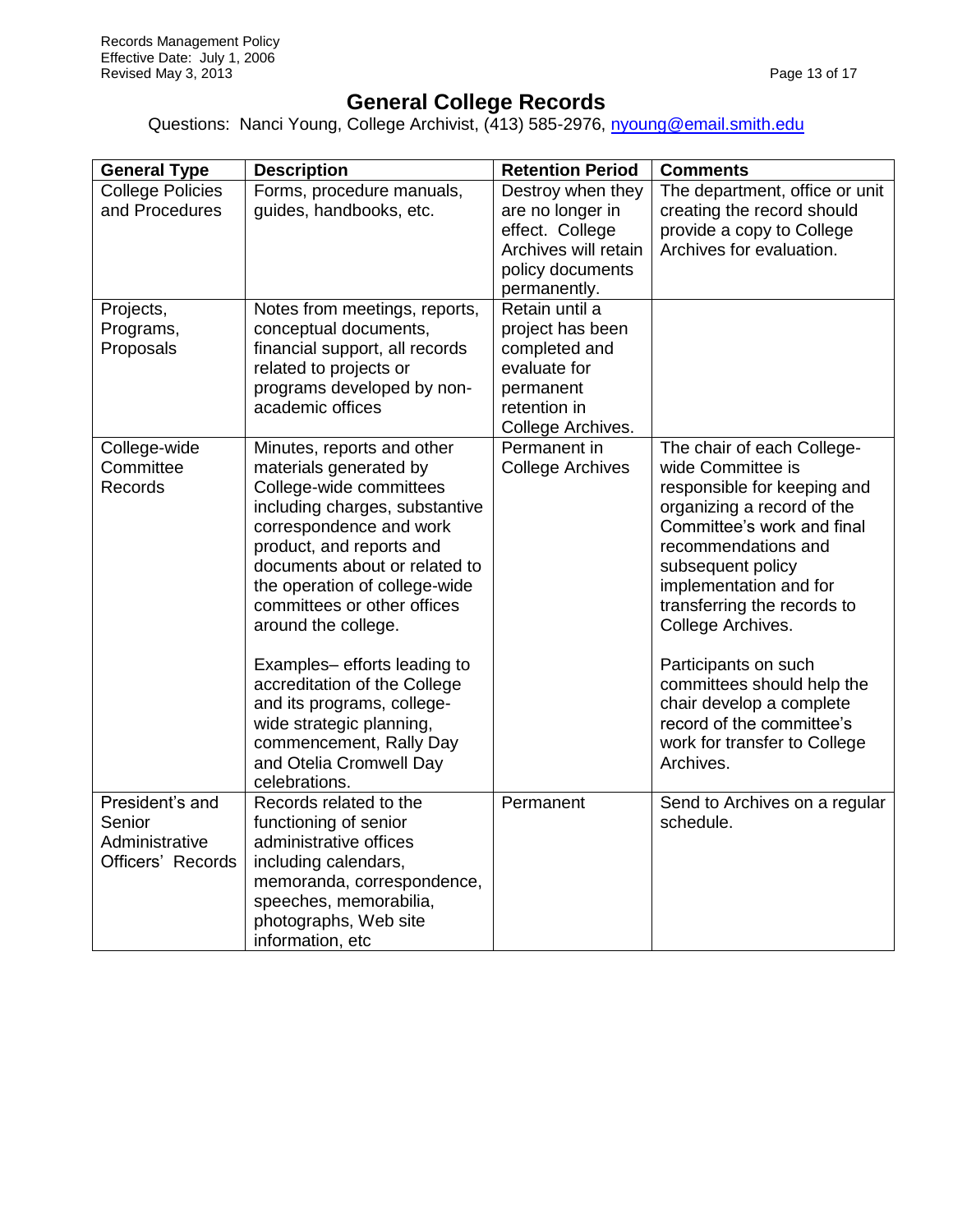## **Student Records**

Questions: Tricia O'Neil, Registrar, (413) 585-2550, [toneil@email.smith.edu](mailto:toneil@email.smith.edu)

| <b>General Type</b>                                                               | <b>Description</b>                                                                                                                                                                                                                                                                                  | <b>Retention Period</b>                                                                                                                              | <b>Comments</b>                                                                                                                                                                                                                                                      |
|-----------------------------------------------------------------------------------|-----------------------------------------------------------------------------------------------------------------------------------------------------------------------------------------------------------------------------------------------------------------------------------------------------|------------------------------------------------------------------------------------------------------------------------------------------------------|----------------------------------------------------------------------------------------------------------------------------------------------------------------------------------------------------------------------------------------------------------------------|
| <b>Student</b><br>Records<br>Registrar                                            | Student grades,<br>transcripts and personal<br>information(addresses,<br>phone numbers, etc)                                                                                                                                                                                                        | Permanent<br>Send to Archives on<br>regular schedule                                                                                                 | The official custodian is the<br>Registrar of the College or the<br>Registrar of the School for Social<br>Work, See:<br>http://www.smith.edu/registrar/<br>http://www.smith.edu/ssw/oas/oas<br>studentrecords.php                                                    |
| <b>Student</b><br>Records<br><b>Class Deans</b><br>Office                         | Applications, transcripts,<br>acceptance letters,<br>transfer records for<br>students who have<br>matriculated, advising<br>record, honor board<br>records, related<br>correspondence, other<br>material at the discretion<br>of the class deans.                                                   | 7 years after<br>graduation or<br>voluntary withdrawal                                                                                               | At the end of the retention period<br>the College Archivist may sample a<br>class for permanent retention.                                                                                                                                                           |
| <b>Student</b><br>Records<br>Graduate<br><b>Students</b>                          | Applications, transcripts,<br>acceptance letters,<br>including scholarship<br>and fellowship<br>information (addresses<br>etc.), correspondence,<br>all other materials<br>pertaining to student<br>status and activity while<br>enrolled.                                                          | 7 years after<br>graduation or<br>voluntary withdrawal                                                                                               | The Dean of the Faculty/Provost's<br>Office maintains and is responsible<br>for student records related to<br>graduate students outside of the<br>School for Social Work.                                                                                            |
| <b>Student</b><br>Records<br><b>Financial Aid</b>                                 | Records showing<br>evidence of providing<br>financial aid including<br>financial aid<br>applications, federal<br>student aid forms,<br>federal tax forms, award<br>letters and<br>confirmations,<br>verification records,<br>interview records,<br>student scholarships,<br>fellowships, and awards | 7 years after<br>graduation or<br>separation.<br>(Federal Regulation)                                                                                | Before destroying records related to<br>special awards or scholarships<br>College Archives should evaluate<br>for permanent retention.<br>Destruction of records in this<br>category should only be by<br>shredder or other means that will<br>make them unreadable. |
| <b>Student</b><br>Records<br><b>Health Clinic</b><br>and<br>Counseling<br>Service | Student clinic health<br>histories, visit<br>documentation and<br>charts, medical notes,<br>immunization records of<br>students entering the<br>College and related<br>correspondence.                                                                                                              | 30 years (Mass.<br>Gen. L. c. 111 § 70)<br>All records not listed<br>under description, 7<br>years after<br>graduation or<br>permanent<br>separation | Destruction of records in this<br>category should only be by<br>shredder or other means that will<br>make them unreadable.<br>http://www.smith.edu/health/general<br>.html                                                                                           |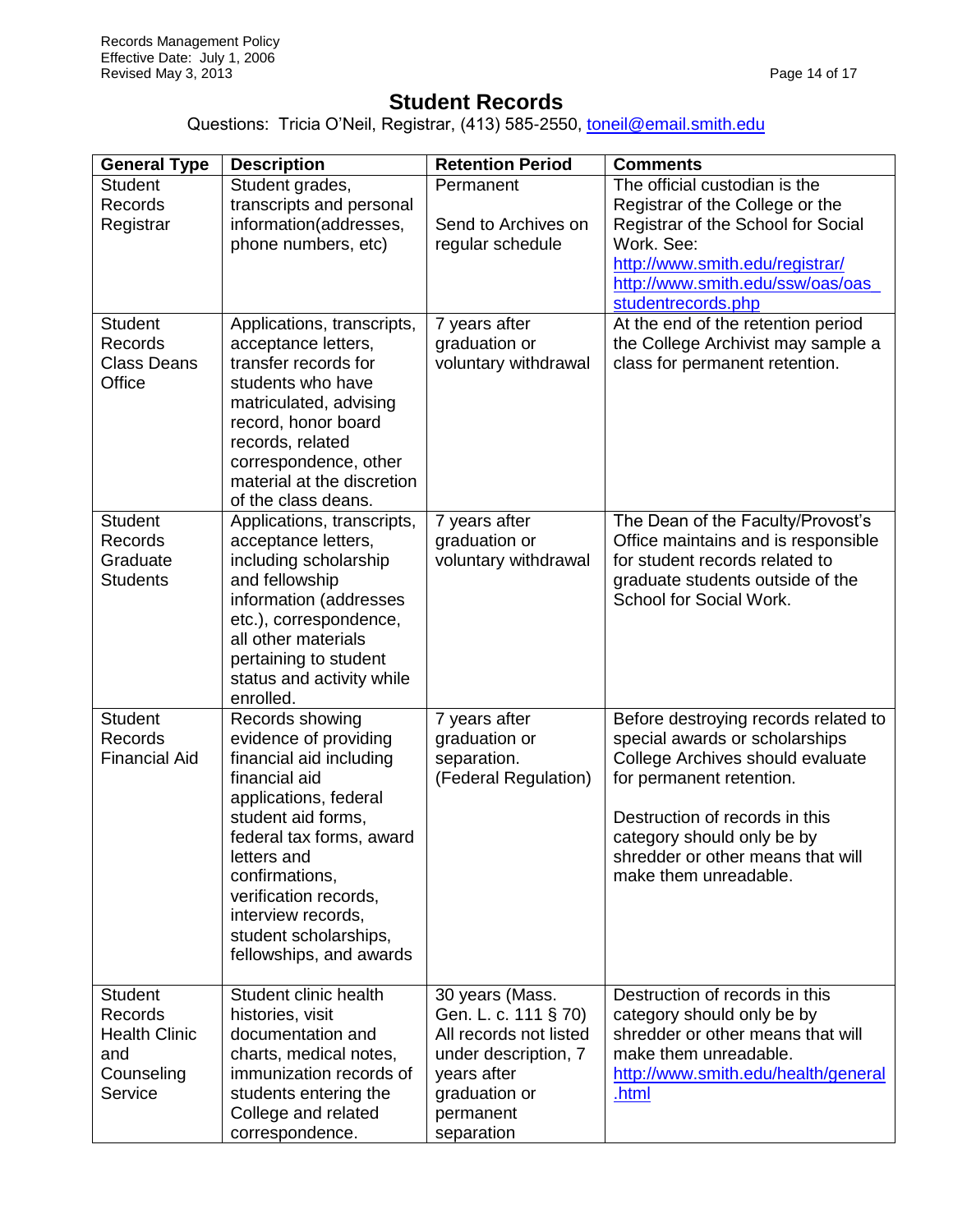| <b>Student Records (continued)</b><br>Questions: Tricia O'Neil, Registrar, (413) 585-2550, toneil@email.smith.edu |                                                                                                                                                                                                                                                                                                                                  |                                                                                                                                                                                                          |                                                                                                                            |
|-------------------------------------------------------------------------------------------------------------------|----------------------------------------------------------------------------------------------------------------------------------------------------------------------------------------------------------------------------------------------------------------------------------------------------------------------------------|----------------------------------------------------------------------------------------------------------------------------------------------------------------------------------------------------------|----------------------------------------------------------------------------------------------------------------------------|
| General<br><b>Type</b>                                                                                            | <b>Description</b>                                                                                                                                                                                                                                                                                                               | <b>Retention Period</b>                                                                                                                                                                                  | <b>Comments</b>                                                                                                            |
| <b>Student</b><br>Records<br><b>Student</b><br><b>Discipline</b>                                                  | Records related to<br>proceedings and<br>decisions resulting from<br>violations of the student<br>code of conduct, honor<br>code, or other College<br>policies                                                                                                                                                                   | Expulsion records:<br>25 years.<br>All other records:<br>7 years after<br>graduation or<br>separation                                                                                                    | Destruction of records in this category<br>should only be by shredder or other<br>means that will make them<br>unreadable. |
| <b>Student</b><br>Records<br>Athletic<br>Participation                                                            | Records, including<br>photographs, awards, etc<br>related to student<br>participation in athletics.                                                                                                                                                                                                                              | Permanent:<br>summary<br>documentation,<br>All other records:<br>7 years after<br>graduation or<br>separation                                                                                            |                                                                                                                            |
| <b>Student</b><br>Activities and<br>Government                                                                    | Records related to<br>student participation in<br>special activities, student<br>clubs, associations, and<br>the Student Government<br>Association.<br>Records of the Student<br><b>Radio Station have</b><br>permanent value and<br>should be archived.<br>Records related to the<br>Sophian and other<br>student publications. | Permanent: final<br>publications,<br>photographs,<br>artwork,<br>memorabilia,<br>policies and<br>administrative<br>records.<br>All other records 3<br>years after their<br>administrative use<br>ceases. | Permanent records should be sent to<br>College Archives on a regular<br>schedule.                                          |
| <b>Student</b><br>Records<br>Career<br>Development<br>Office                                                      | Records related to an<br>individual student                                                                                                                                                                                                                                                                                      | 3 years after<br>administrative use<br>ceases                                                                                                                                                            | Policies and other contractual<br>documents should be viewed under<br>other retention schedules.                           |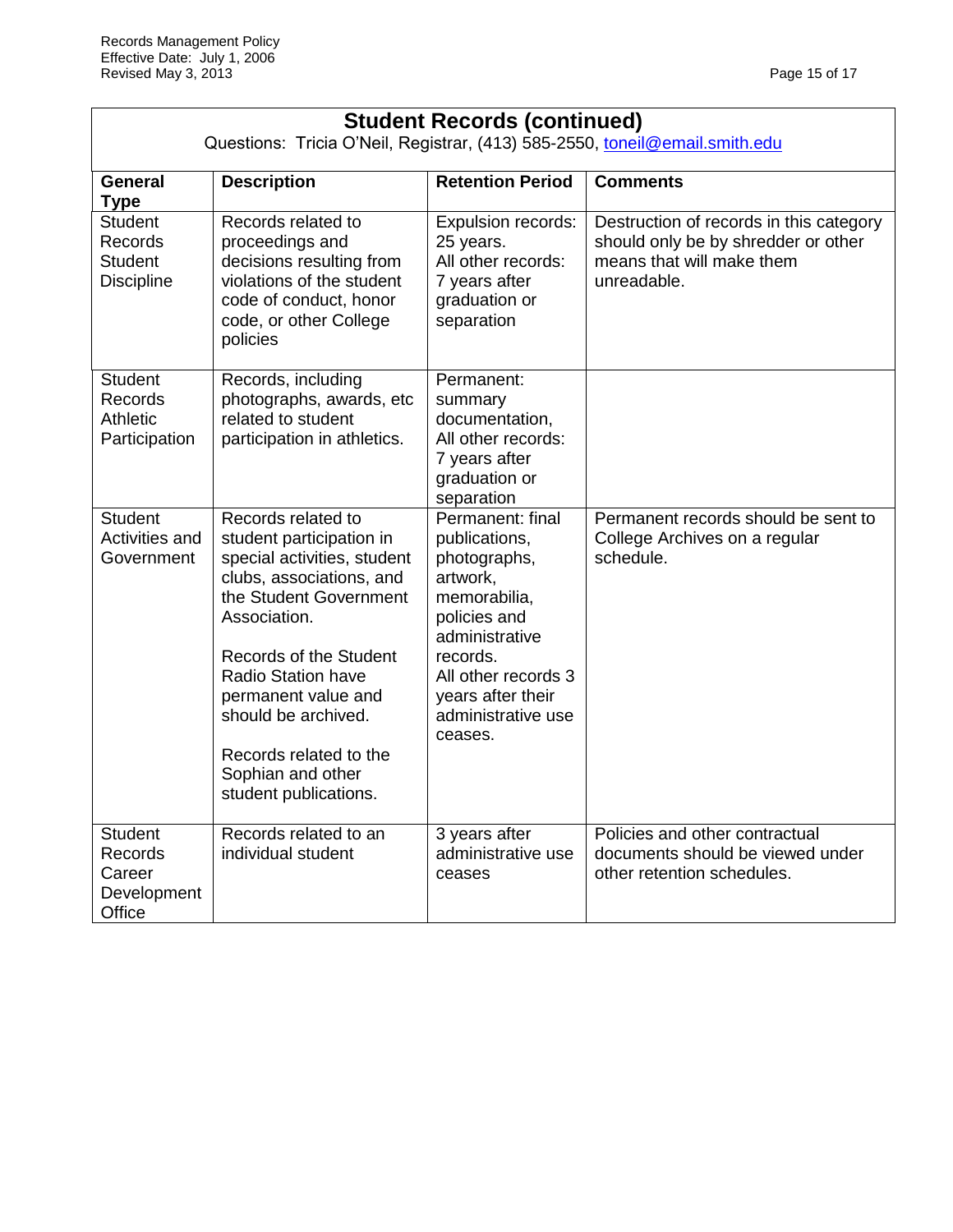## **Academic Department Records**

Questions: Associate Dean of the Faculty, (413) 585-3017 (see also Financial Records)

| <b>General Type</b>                                         | <b>Description</b>                                                                                                                                                                                             | <b>Retention Period</b>                       | <b>Comments</b>                                                                                                                                                                                   |
|-------------------------------------------------------------|----------------------------------------------------------------------------------------------------------------------------------------------------------------------------------------------------------------|-----------------------------------------------|---------------------------------------------------------------------------------------------------------------------------------------------------------------------------------------------------|
| Academic<br>Departments<br><b>General Office</b><br>records | Records related to<br>the routine daily<br>administration of the<br>department including<br>memos,<br>departmental<br>meeting minutes,<br>administration of<br>courses and<br>programs, and<br>correspondence. | Until no longer<br>administratively<br>useful | See note in the Records Management<br>Policy on department chairs and records<br>management. Before destruction these<br>records should be evaluated by College<br>Archives for historical value. |
| Academic<br>Departments<br>Curricular<br>Records            | Course and<br>curricular records<br>including records<br>pertaining to the<br>planning, teaching<br>and evaluation of<br>courses.                                                                              | Permanent                                     | Send to Archives on a regular schedule.                                                                                                                                                           |
| Academic<br>Departments<br>Curricular<br>Records            | Minutes, reports,<br>memos, etc. related<br>to intra-departmental<br>meetings.<br>Department<br>committee records<br>including minutes,<br>reports, memos<br>generated by<br>committees.                       | Until no longer<br>administratively<br>useful | Reports related to significant changes in<br>how the department functions should be<br>reviewed with College Archives for<br>historical value before destruction.                                 |